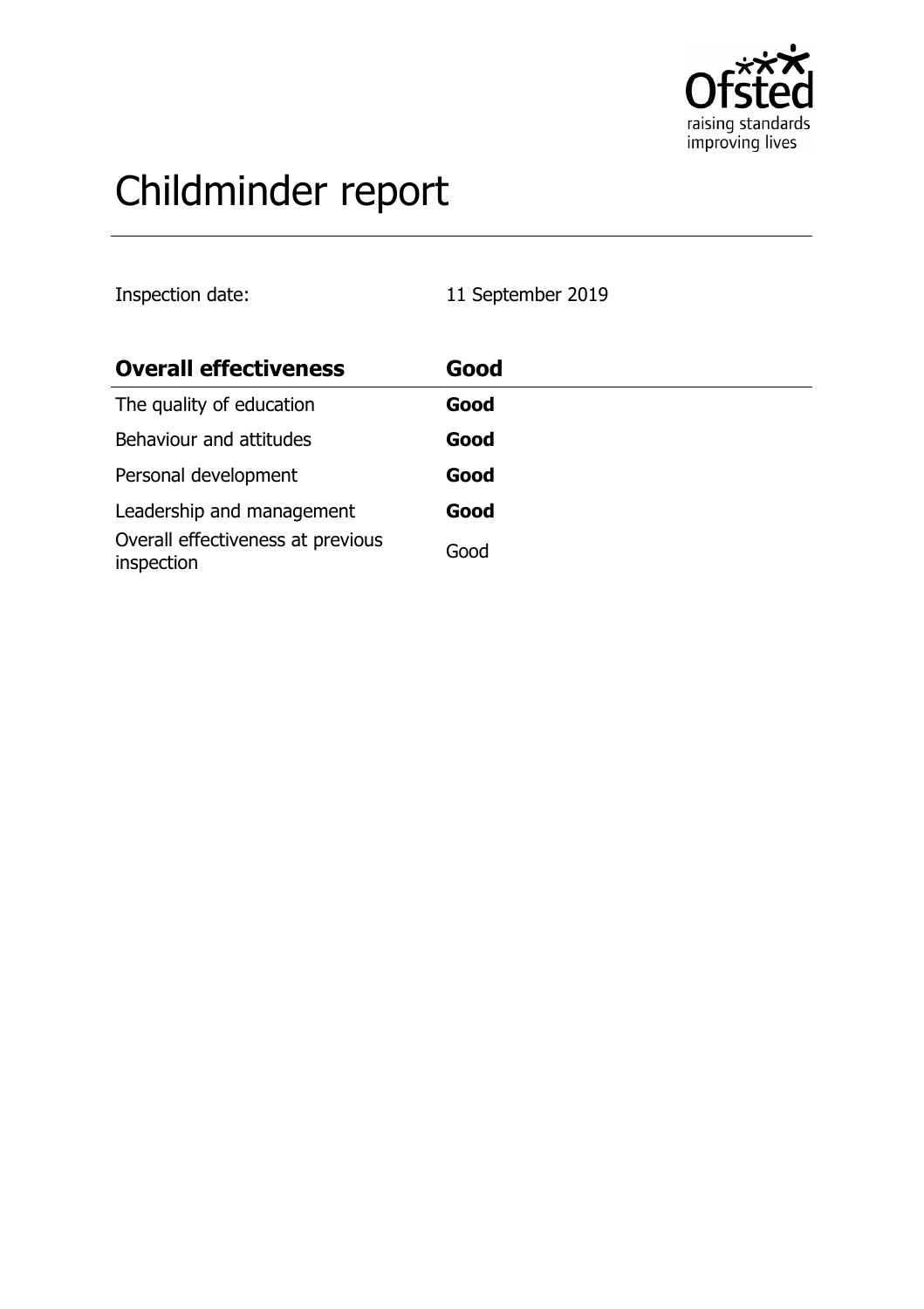

## **What is it like to attend this early years setting?**

### **The provision is good**

The childminder provides a safe, welcoming and homely environment. She is very nurturing, and children are particularly happy, settled and secure in her care. The childminder prioritises creating a familial atmosphere where children feel valued, confident and develop a strong sense of belonging. Her positive and consistent interactions with children help them learn how to behave well and to treat others with kindness and respect. Older children are very considerate of younger children and make great efforts to ensure they include them in their play. For example, during the inspection they found different dressing-up clothes for toddlers to wear and helped them to put on tiaras and jackets. Children are very sociable and form enjoyable and trusting friendships with each other, regardless of their different age and gender. The childminder encourages children to explore and develop their own ideas in play and, overall, uses her interactions skilfully to support further learning. This is particularly successful for younger children. Children are creative, imaginative and motivated in their play and take part in a wide range of exciting experiences. They enjoy regular trips into the local community and places of interest, such as the dockyards and playgroups.

## **What does the early years setting do well and what does it need to do better?**

- $\blacksquare$  The childminder is well qualified and highly experienced. She is committed to meeting the needs of every child and targets her professional development towards their individual differences. She spends time researching how different children learn and how to identify any delays in learning quickly, to help her offer tailored support when needed. The childminder is reflective of her practice and provision and regularly shares expertise with other early years professionals to help keep her knowledge up to date. She has recently added exciting new equipment, such as a role-play house, which children delight in exploring as they develop their vivid imaginations.
- $\blacksquare$  The childminder has an in-depth knowledge of the children's personalities, development and the progress they are making. She gets to know them extremely well and understands precisely what children need to learn next and how to support their individual learning. The childminder joins in with children's play sensitively and uses highly effective questioning to encourage younger children to work things out and learn new skills and knowledge. However, although she supports older children's learning well, she does not have the same very high expectations for them consistently throughout the day. For example, she does not make the most of some of their interactions to offer further challenge and encourage them to solve problems and gain new knowledge.
- $\blacksquare$  The childminder's strong understanding of how children learn helps her to successfully support their development across all areas of learning. She has a clear and varied curriculum, through which she encourages children to achieve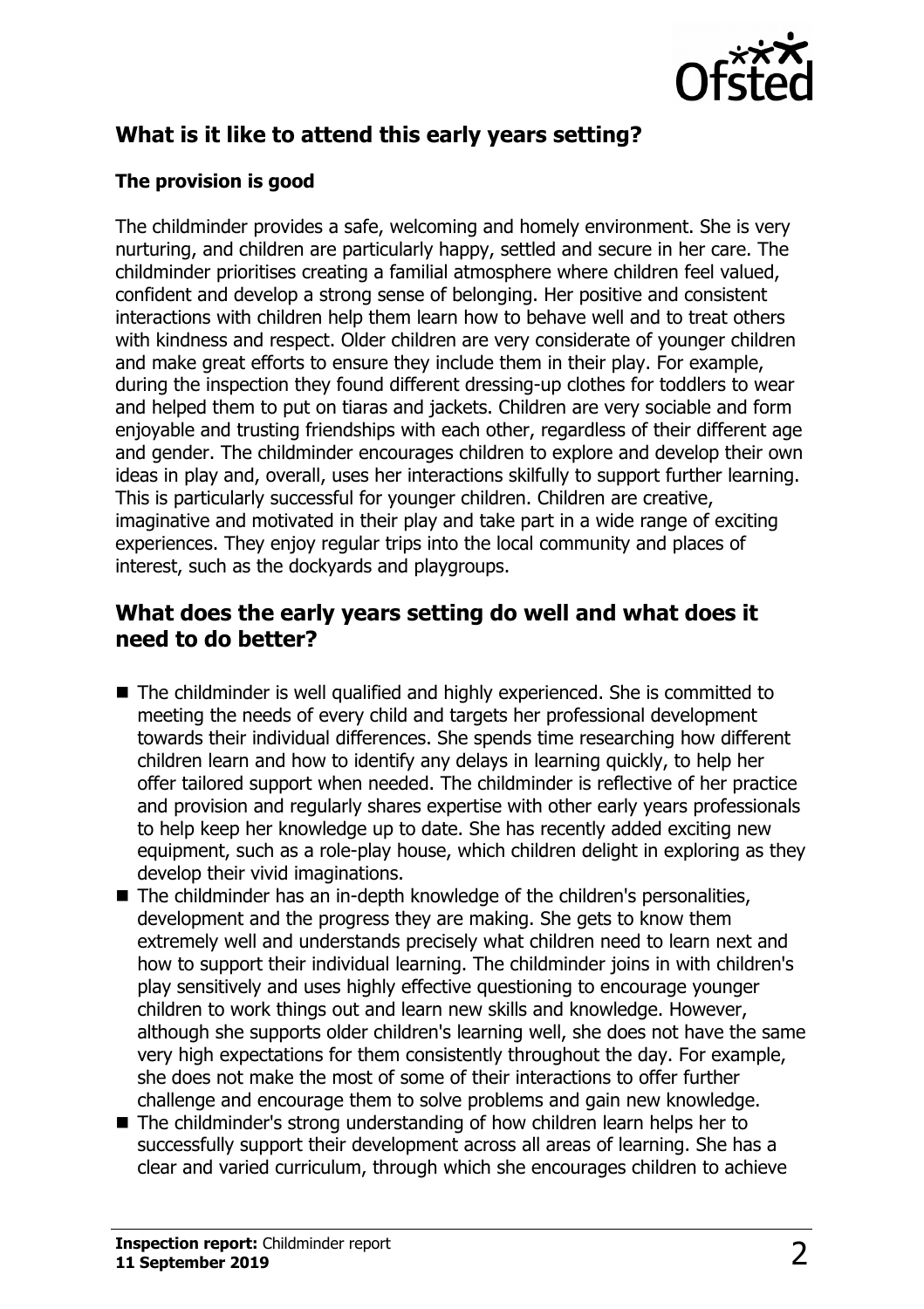

their next steps in learning by exploring their own interests. For example, younger children begin to recognise shapes and colours as they build towers, and older children pay increasing attention to detail as they paint pictures. The childminder is highly skilled at introducing new vocabulary to children and enthusiastically encourages a love of books and stories. Children communicate confidently, express themselves easily and quickly gain the skills they need to flourish in their next stages of learning, including school. There is however scope for the childminder to offer children further and more consistent teaching around the benefits and importance of healthy eating and hygiene practices on their good health.

 $\blacksquare$  Children concentrate and engage very well in their play and learning. They very much enjoy imaginary play and take their time carefully preparing 'meals' for the childminder. They play harmoniously together, confidently sharing and taking turns. The childminder supports children's respect for others naturally through real-life experiences. For example, during the inspection her daughter came to visit with her twin babies and the children delighted in very carefully holding and stroking them. They talked about the need to be 'very gentle' and showed a wonderfully caring demeanour.

## **Safeguarding**

The arrangements for safeguarding are effective.

The childminder keeps her safeguarding knowledge up to date through training, research into wider issues and discussion with other professionals. She has a thorough understanding of the signs that may indicate a concern about children's welfare, including neglect and extremism. She knows the procedures to follow to report any such concerns and gives children's safety high priority. The childminder knows children's behaviours and attitudes very well and can therefore respond quickly if there is a change and children need further support. She ensures that children can play safely and makes careful risk assessments of her home.

## **What does the setting need to do to improve?**

#### **To further improve the quality of the early years provision, the provider should:**

- $\blacksquare$  give older children more consistent opportunities to solve problems and gain new knowledge to extend their learning even further
- $\blacksquare$  make better use of opportunities that arise to build on children's understanding of the importance and benefits of healthy eating and hygiene practices.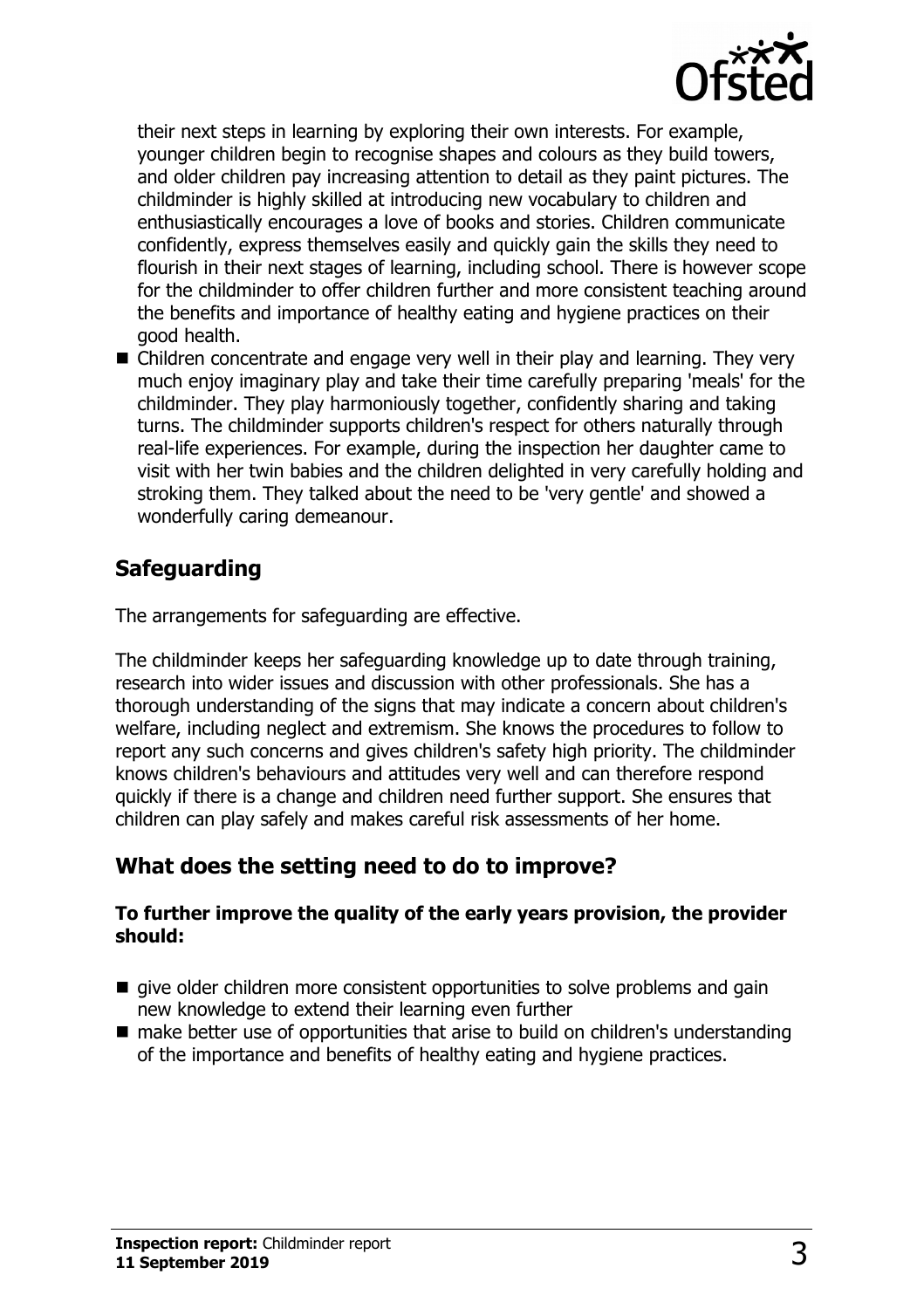

| <b>Setting details</b>        |                                                                                      |
|-------------------------------|--------------------------------------------------------------------------------------|
| Unique reference number       | 143266                                                                               |
| Local authority               | Portsmouth                                                                           |
| <b>Inspection number</b>      | 10072425                                                                             |
| <b>Type of provision</b>      | Childminder                                                                          |
| <b>Registers</b>              | Early Years Register, Compulsory Childcare<br>Register, Voluntary Childcare Register |
| Day care type                 | Childminder                                                                          |
| Age range of children         | $2$ to $8$                                                                           |
| <b>Total number of places</b> | 6                                                                                    |
| Number of children on roll    | 5                                                                                    |
| Date of previous inspection   | 10 March 2016                                                                        |

## **Information about this early years setting**

The childminder registered in 1996. She lives in Drayton, Portsmouth. The childminder has a relevant qualification at level 3 and provides care for children between 7.45am and 6pm each weekday, throughout the year.

## **Information about this inspection**

#### **Inspector**

Ben Parsons

#### **Inspection activities**

- $\blacksquare$  The inspector was given a tour of the premises used for childminding and took part in a 'learning walk' with the childminder to discuss the curriculum intent of her provision.
- $\blacksquare$  The inspector sampled some documentation, including safeguarding policies and procedures, and children's records.
- The inspector and the childminder discussed the play activities and children's learning during the inspection and undertook a joint observation of children's play.
- $\blacksquare$  The inspector observed the quality of teaching and the impact this had on children's learning.

We carried out this inspection under sections 49 and 50 of the Childcare Act 2006 on the quality and standards of provision that is registered on the Early Years Register. The registered person must ensure that this provision complies with the statutory framework for children's learning, development and care, known as the early years foundation stage.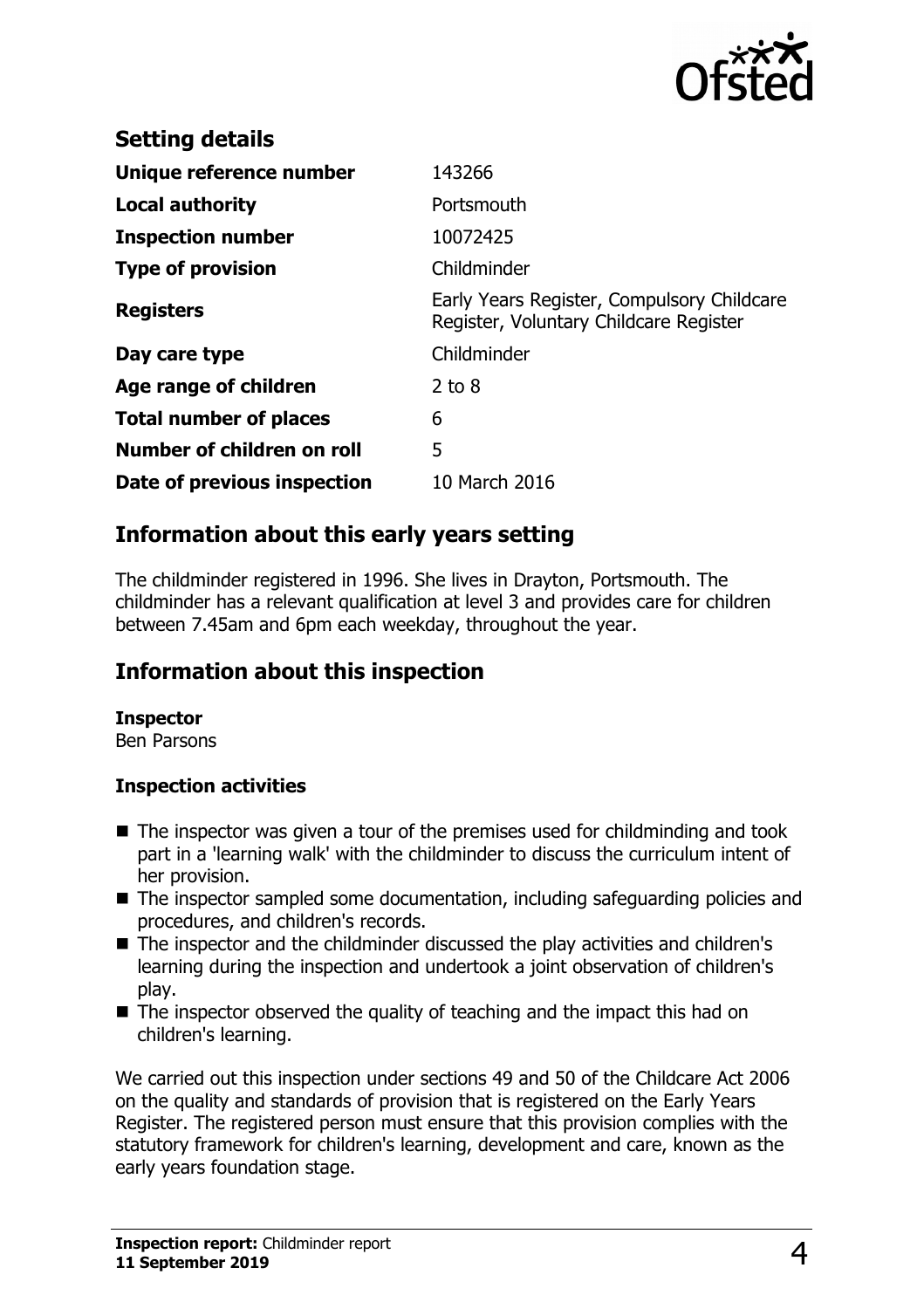

If you are not happy with the inspection or the report, you can [complain to Ofsted.](http://www.gov.uk/complain-ofsted-report)